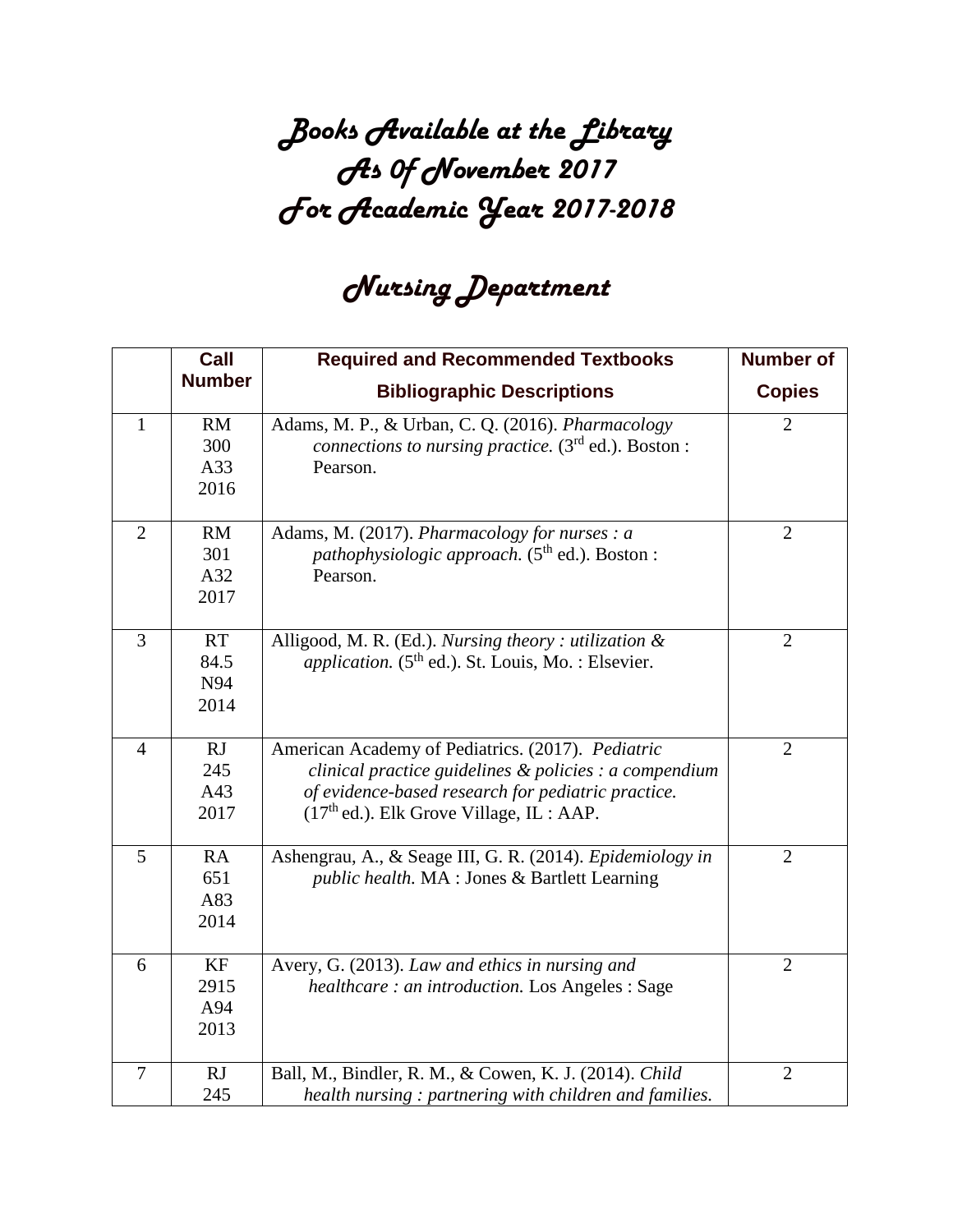|    | <b>B35</b>  | $\overline{(3^{rd}$ ed.). Boston : Pearson.                              |                |
|----|-------------|--------------------------------------------------------------------------|----------------|
|    | 2014        |                                                                          |                |
|    |             |                                                                          |                |
| 8  | <b>RT</b>   | Balzer-Riley, J. (2017). Communication in nursing.                       | $\overline{2}$ |
|    | 86.3        | $(8th$ ed.). St. Louis, Missouri : Elsevier.                             |                |
|    | <b>B34</b>  |                                                                          |                |
|    | 2017        |                                                                          |                |
|    |             |                                                                          |                |
| 9  | <b>BF</b>   | Beckett, C., & Taylor, H. (2016). Human growth and                       | $\overline{2}$ |
|    | 713         | development. London: SAGE.                                               |                |
|    | <b>B42</b>  |                                                                          |                |
|    | 2016        |                                                                          |                |
|    |             |                                                                          |                |
| 10 | <b>RT</b>   | Bothe, J. (2014). Clinical cases : medical-surgical nursing              | $\overline{2}$ |
|    | 41          | case studies. Australia : Mosby, Elsevier.                               |                |
|    | <b>B68</b>  |                                                                          |                |
|    | 2014        |                                                                          |                |
|    |             |                                                                          |                |
| 11 | <b>BF</b>   | Broderick, P. C., & Blewitt, P. (2015). The life span:                   | $\overline{2}$ |
|    | 713         | human development for helping professionals.                             |                |
|    | <b>B755</b> | $(4th$ ed.). Boston : Pearson.                                           |                |
|    | 2015        |                                                                          |                |
|    |             |                                                                          |                |
| 12 | $\mathbf R$ | Brooker, C. (Ed.). (2008). Churchill Livingstone medical                 | 5              |
|    | 121         | <i>dictionary.</i> $(16th)$ . Edinburgh : Elsevier                       |                |
|    | <b>B76</b>  |                                                                          |                |
|    | 2008        |                                                                          |                |
|    |             |                                                                          |                |
| 13 | <b>RJ</b>   | Burns, C. E., Dunn, A. M., Brady, M. A., Starr, N. B.,                   | $\overline{2}$ |
|    | 245         | Blosser, C. G., & Garzon, D. L. (2017). Pediatric                        |                |
|    | <b>B87</b>  | <i>primary care.</i> (6 <sup>th</sup> ed.). Philadelphia, PA : Elsevier. |                |
|    | 2017        |                                                                          |                |
| 14 | RM          | Charney, P., & Malone, A. (2013). Academy of nutrition                   | $\overline{2}$ |
|    | 224         | and dietetics pocket guide to enteral nutrition.                         |                |
|    | C43         | (2 <sup>nd</sup> ed.). Chicago, Illinois: Academy of Nutrition and       |                |
|    | 2013        | Dietetics.                                                               |                |
|    |             |                                                                          |                |
| 15 | RJ          | Clements, P. T., Burgess, A. W., Fay-Hillier, T. M.,                     | $\overline{2}$ |
|    | 375         | Giardino, E. R., & Giardino, A. P. (Eds.). (2015).                       |                |
|    | N87         | Nursing approach to evaluation of child                                  |                |
|    | 2015        | <i>maltreatment.</i> $(2^{nd}$ ed.). St. Louis : STM Learning            |                |
|    |             |                                                                          |                |
| 16 | RA          | Cross, R., Davis, S., & O'Neil, I. (2017). Health                        | $\overline{2}$ |
|    | 427.8       | communication: theoretical and critical                                  |                |
|    | C77         | <i>perspectives.</i> Cambridge, UK : Polity Press.                       |                |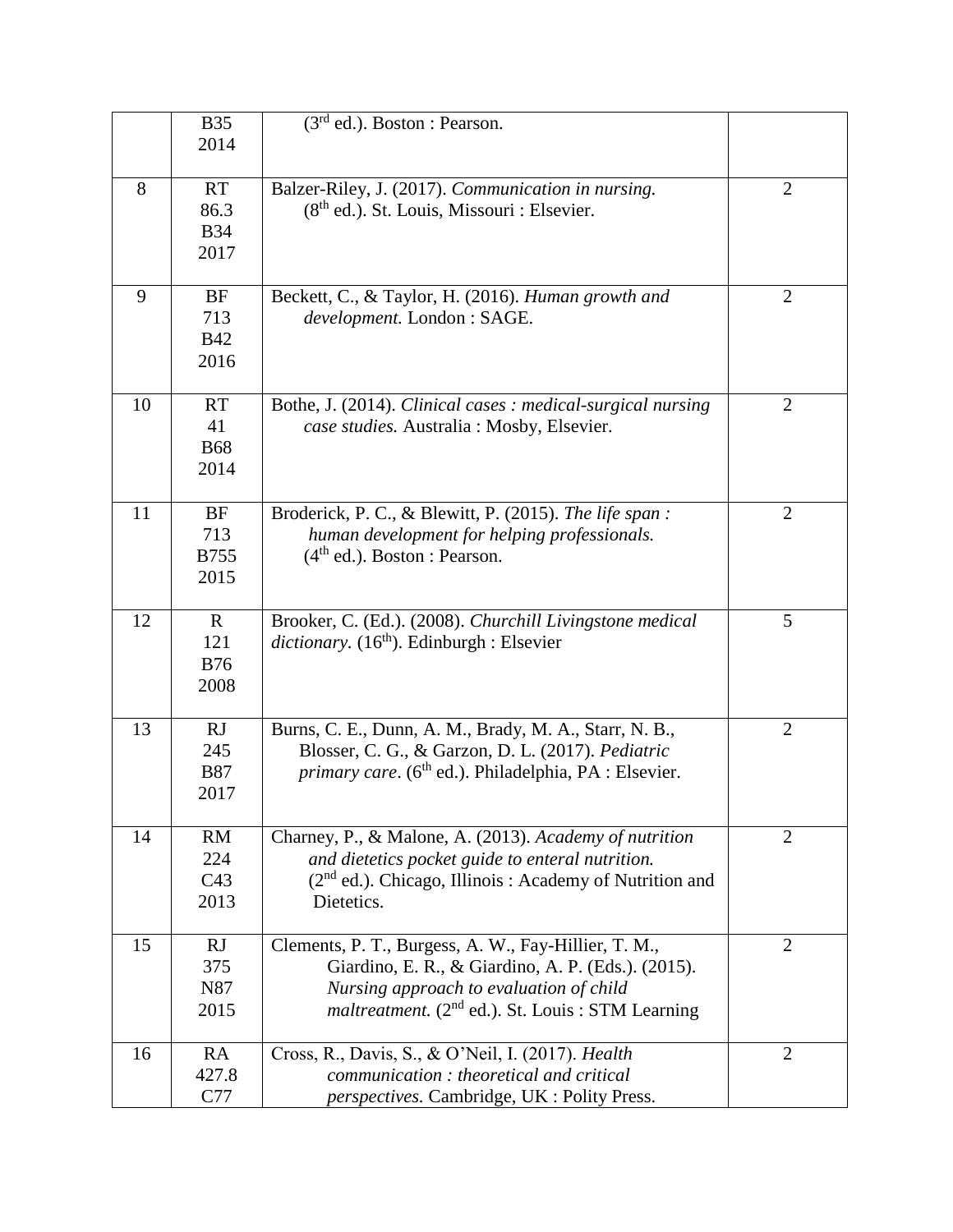|    | 2017                                         |                                                                                                                                                                       |                |
|----|----------------------------------------------|-----------------------------------------------------------------------------------------------------------------------------------------------------------------------|----------------|
| 17 | <b>RT</b><br>97<br>C87<br>2016               | Curley, A. L. C., & Vitale, P. (2016). Population-based<br>nursing: concepts and competencies for advanced<br><i>practice.</i> ( $2nd$ ed.). New York, NY : Springer. | $\overline{2}$ |
| 18 | IM<br>Ref<br><b>RJ</b><br>245<br>D44<br>2015 | De Sevo, M. R. (2015). Pediatric nursing : content review<br>plus practice questions. Philadelphia : F.A. Davis                                                       | 1              |
| 19 | <b>RT</b><br>41<br>D44<br>2017               | DeWit, S. C., Stromberg, H., & Dallred, C. (2017).<br>Medical-surgical nursing : concepts $\&$ practice. (3 <sup>rd</sup> )<br>ed.). St. Louis, Missouri : Elsevier.  | $\overline{2}$ |
| 20 | <b>RT</b><br>41<br>D44s<br>2017              | DeWit, S. C., Stromberg, H., & Dallred, C. (2017). Study<br>guide medical-surgical nursing : concepts & practice.<br>$(3rd$ ed.). St. Louis, Missouri : Elsevier.     | $\overline{2}$ |
| 21 | RG<br>111<br>D88<br>2016                     | Dutta, D. C. (2016). DC Dutta's textbook of gynecology:<br>including contraception. (7 <sup>th</sup> ed.). New Delhi : The<br>Health Sciences.                        | $\overline{2}$ |
| 22 | RM<br>216<br>C <sub>55</sub><br>2013         | Elia, M., Ljungqvist, O., Stratton, R. J., Lanham-New, S.<br>A., & Davies, S. C. (Eds.). (2013). Clinical nutrition.<br>Chichester, West Sussex: Wiley-Blackwell.     | $\overline{2}$ |
| 23 | RC<br>954<br>E45<br>2014                     | Eliopoulos, C. (2014). Gerontological nursing. $(8th$ ed.).<br>Philadelphia: Wolters Kluwer.                                                                          | $\overline{3}$ |
| 24 | RM<br>217.2<br>E83<br>2015                   | Escott-Stump, S. (2015). Nutrition and diagnosis-related<br>care. (8 <sup>th</sup> ed.). Philadelphia : Wolters Kluwer                                                | $\overline{4}$ |
| 25 | RA<br>445                                    | Erwin, P. C. & Brown, R. C. (2017). Scutchfield and<br>Keck's principles of public health practice. Boston,                                                           | $\overline{2}$ |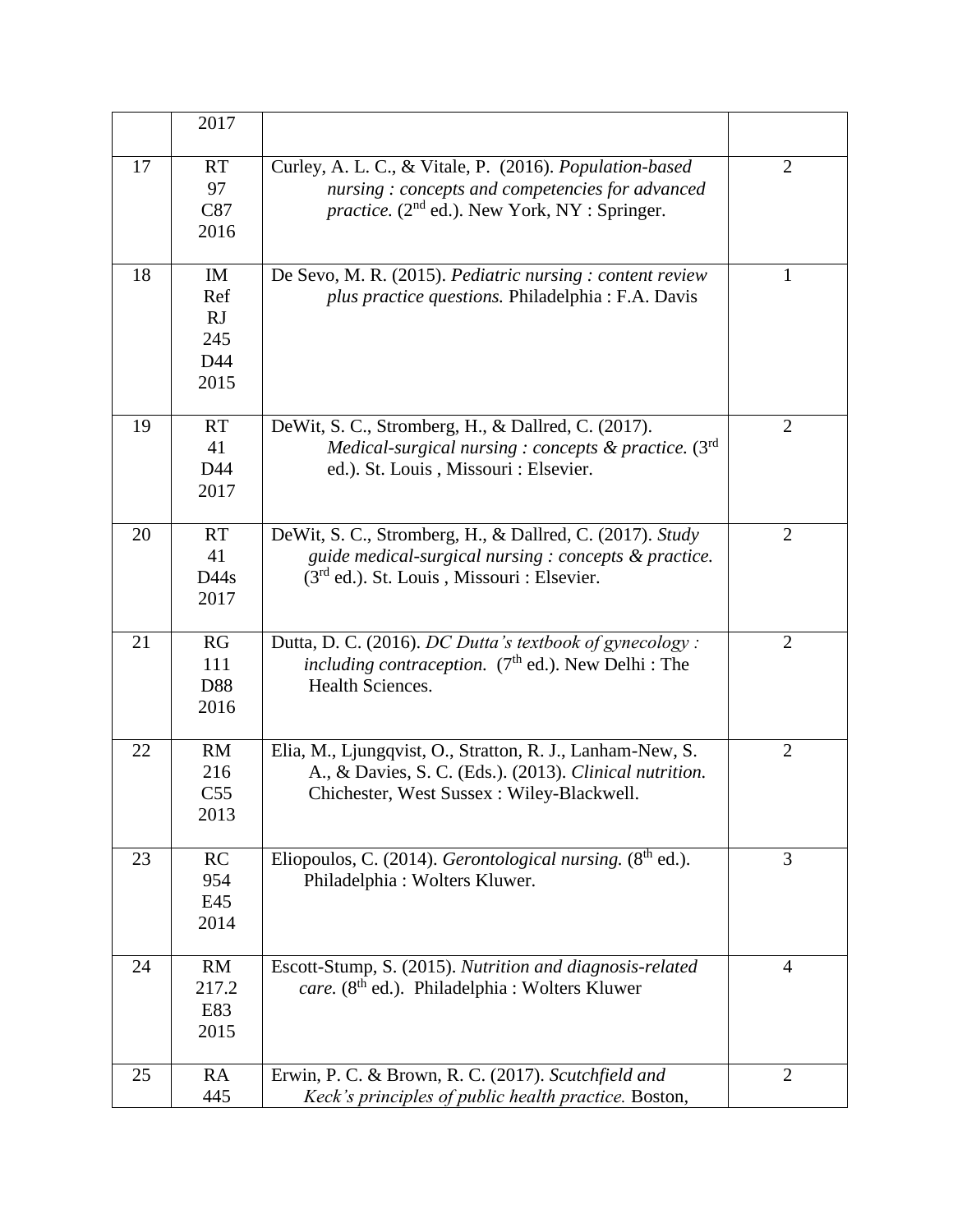|    | E77<br>2017                            | MA : Cengage Learning.                                                                                                                                                                     |                |
|----|----------------------------------------|--------------------------------------------------------------------------------------------------------------------------------------------------------------------------------------------|----------------|
| 26 | RC<br>440<br>E93<br>2017               | Evans, K., Nizette, D., & O'Brien, A. (2017). Psychiatric<br>and mental health nursing. $(4th$ ed.). Australia :<br>Elsevier.                                                              | $\overline{2}$ |
| 27 | RJ<br>245<br>C <sub>45</sub><br>2015   | Glasper, A., Coad, J., & Richardson, J. (2015). Children<br>and young people's nursing at a glance. Chichester,<br>West Sussex.                                                            | $\overline{2}$ |
| 28 | RJ<br>245<br>T49<br>2010               | Glasper, E. A. & Richardson, J. (Eds.). (2010). A textbook<br>of children's and young people's nursing. $(2^{nd}$ ed.).<br>London : Churchill Livingstone, Elsevier.                       | $\overline{2}$ |
| 29 | RA<br>564.8<br>H <sub>33</sub><br>2016 | Haber, D. (2016). Health promotion and aging : practical<br><i>applications for health professionals.</i> ( $7th$ ed.). New<br>York, NY : Springer.                                        | $\overline{2}$ |
| 30 | IM<br><b>RT</b><br>55<br>H39<br>2016   | Haws, J., DuPont, S., & Kleber, K. (2016). Lab values :<br>63 NCLEX lab values for nurses. USA : ICG testing.                                                                              | $\overline{2}$ |
| 31 | KF<br>2915<br>H46<br>2011              | Hendrick, J. (2011). Law and ethics : foundations in<br>nursing and health care. Australia: Cengage Learning                                                                               | $\overline{2}$ |
| 32 | RA<br>643<br>C66<br>2015               | Heymann, D. L. (Ed.). (2015). Control of communicable<br>diseases manual: an official report of the American<br>Public Health Association. (20 <sup>th</sup> ed.). Washington, DC<br>:APHA | $\overline{2}$ |
| 33 | RJ<br>245<br>W46<br>2017               | Hockenberry, M. J., Wilson, D., & Rodgers, C. C. (2017).<br><i>Wong's essentials of pediatric nursing.</i> $(10th$ ed.). St.<br>Louis: Elsevier.                                           | $\overline{2}$ |
| 34 | <b>RJ</b><br>245                       | Hockenberry, M. J., & Wilson, D. (Eds.). (2015). Wong's<br>nursing care of infants and children. $(10th$ ed.). St,                                                                         | $\overline{4}$ |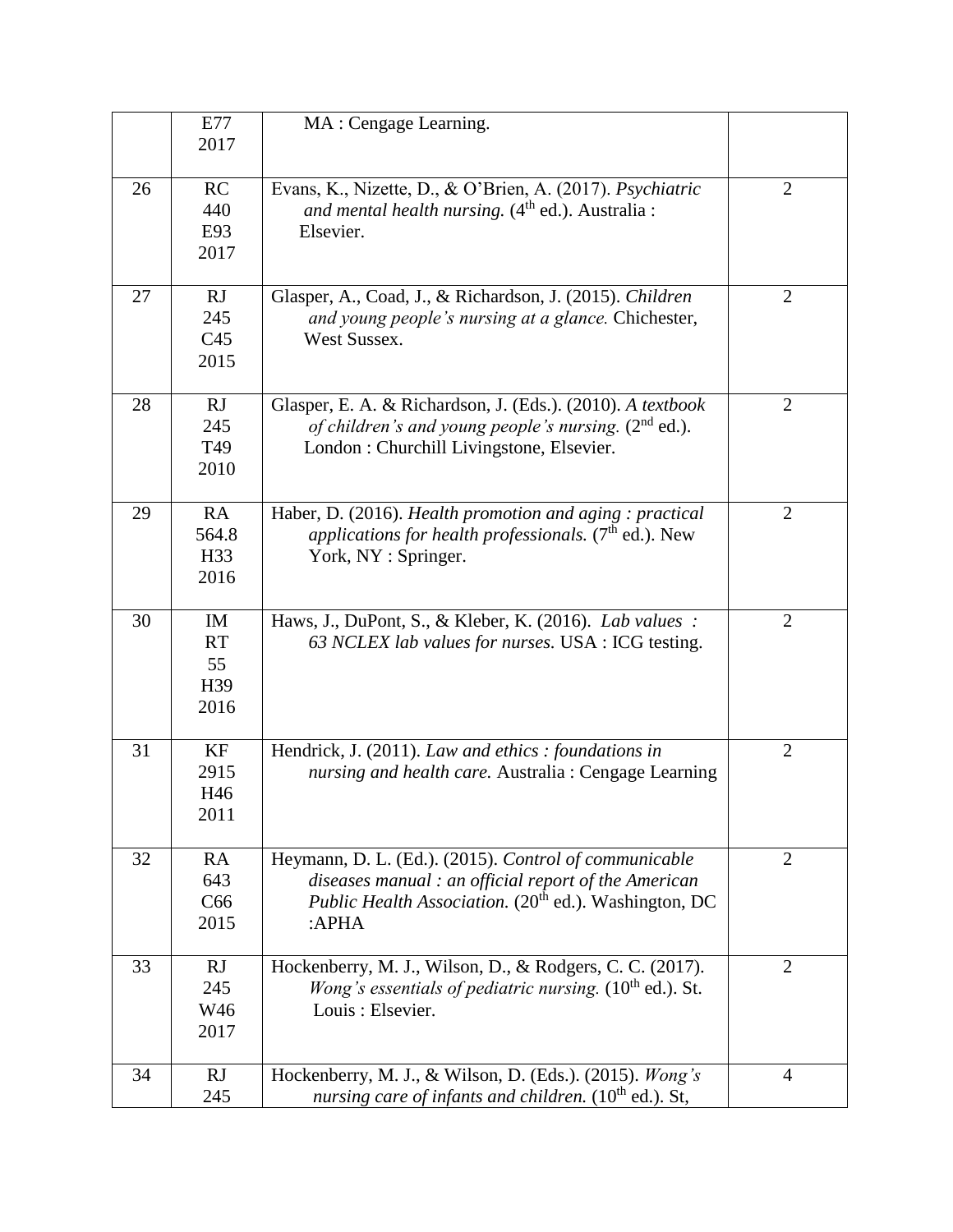|    | W47<br>2015                                      | Lois, MO: Elsevier                                                                                                                                                                   |                |
|----|--------------------------------------------------|--------------------------------------------------------------------------------------------------------------------------------------------------------------------------------------|----------------|
| 35 | RJ<br>245<br>W47<br>2015                         | Hockenberry, M. J., & Wilson, D. (Eds.). (2015). Study<br>guide for Wong's nursing care of infants and<br><i>children.</i> ( $10^{th}$ ed.). St, Lois, MO: Elsevier/Mosby            | $\overline{2}$ |
| 36 | IM<br><b>RT</b><br>48<br>H <sub>64</sub><br>2011 | Hogan, M., & Ricci, M. (2011). Health & physical<br>assessment : Pearson nursing reviews & rationales.<br><b>Boston: Pearson</b>                                                     | $\overline{2}$ |
| 37 | <b>RT</b><br>51<br>H86<br>2017                   | Hunt, D. D. (2017). Fast facts about the nursing profession<br>: historical perspectives in a nutshell. NY : Springer.                                                               | $\overline{2}$ |
| 38 | Ref<br><b>RT</b><br>55<br>I79<br>2017            | Irwin, B., & Burckhardt, J. A. (2017). NCLEX-RN 2017<br>strategies, practice & review with practice test. New<br>York: Kaplan                                                        | 1              |
| 39 | <b>RT</b><br>41<br>I44<br>2016                   | Ignatavicius, D. D., & Workman, M. L. (2016). Medical-<br>surgical nursing: patient-centered collaborative care.<br>(8 <sup>th</sup> ed.). St. Louis, Missouri : Elsevier, Saunders. | $\overline{2}$ |
| 40 | RC<br>440<br>J66<br>2017                         | Jones, J. S., Fitzpatrick, J. J., & Rogers, V. L. (2017).<br>Psychiatric-mental health nursing : an interpersonal<br><i>approach.</i> ( $2nd$ ed.). NY : Springer                    | $\overline{2}$ |
| 41 | RM<br>301.12<br>K37<br>2017                      | Karch. A. M. (2017). 2017 Lippincott pocket drug guide for<br>nurses. Philadelphia : Wolters Kluwer.                                                                                 | $\overline{2}$ |
| 42 | Res<br>RA<br>652.2<br>.C55<br>K49.<br>2014       | Keyes, K. M., & Galea, S. (2014). Epidemiology matters :<br>a new introduction to methodological foundations.<br><b>Oxford: University Press</b>                                     | 1              |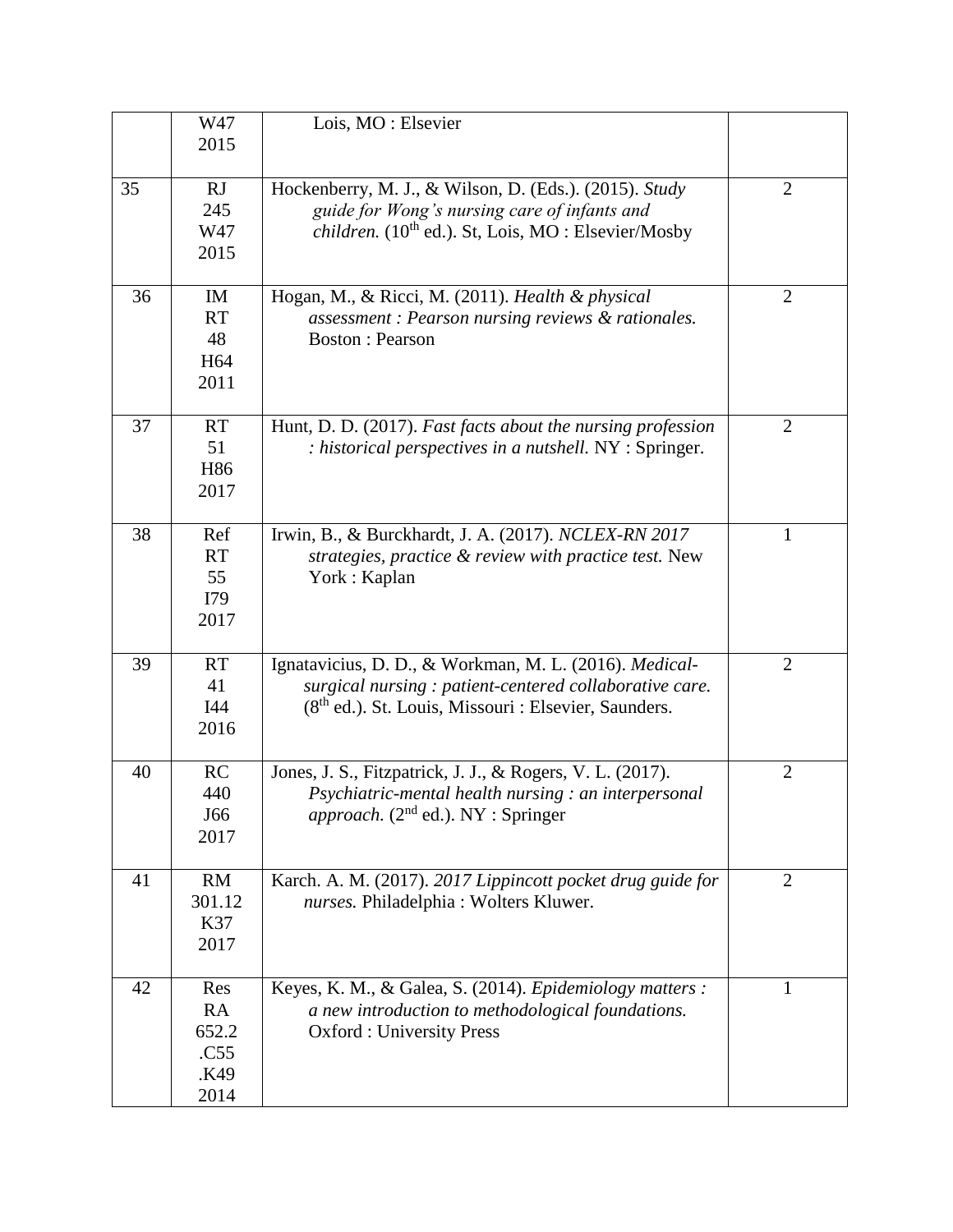| 43 | RG<br>111<br>C66<br>2012                    | Lentz, G. M., Lobo, R. A., Gershenson, D. M., & Katz.<br>(2012). Comprehensive gynecology. $(6th$ ed.).<br>Philadelphia, Pa: Mosby/Elsevier.                                             | $\mathfrak{2}$ |
|----|---------------------------------------------|------------------------------------------------------------------------------------------------------------------------------------------------------------------------------------------|----------------|
| 44 | RT<br>41<br>M488<br>2014                    | Lewis, S. L., Dirksen, S. R., Heitkemper, M. M., &<br>Bucher, L. (2014). Medical-surgical nursing:<br>assessment and management of clinical problems.<br>St. Louis, Missouri : Elsevier. | $\overline{2}$ |
| 45 | RA<br>651<br>T <sub>56</sub><br>M47<br>2017 | Merrill, R. M. (2017). Introduction to epidemiology.<br>$(7th$ ed.). Sudbury, Mass. : Jones and Bartlett.                                                                                | $\overline{2}$ |
| 46 | QM<br>601<br>M66<br>2016                    | Moore, K. L., Persaud, TVN., & Torchia, M. G. (2016). The<br>developing human clinically oriented embryology.                                                                            | $\overline{2}$ |
| 47 | RC<br>440<br>M67<br>2017                    | Morrison-Valfre, M. (2017). Foundations of mental health<br>nursing. (6 <sup>th</sup> ed.). St. Louis, Missouri : Elsevier.                                                              | $\overline{2}$ |
| 48 | RJ<br>245<br>M87<br>2016                    | Muscary, M. E. (2016). Pediatric nursing. (5 <sup>th</sup> ed.).<br>Philadelphia: Wolster Kluwer.                                                                                        | $\overline{2}$ |
| 49 | RM<br>216<br>N34<br>2014                    | Nelms, M. N., & Roth, S. L. (2014). Medical nutrition<br><i>therapy : a case study approach.</i> $(4th ed.)$ . Australia :<br>Cengage Learning.                                          | $\overline{2}$ |
| 50 | $\mathbf R$<br>858<br>.A1<br>N45<br>2014    | Nelson, R., & Staggers, N. (2014). Health informatics : an<br>interprofesioonal approach. St. Louis, MO : Elsevier.                                                                      | 2              |
| 51 | <b>RT</b><br>81.5<br>N54<br>2014            | Nieswiadomy, R. (2014). Foundations in nursing research.<br>$(6th$ ed.). Edinburgh Gate : Pearson Education                                                                              | $\overline{2}$ |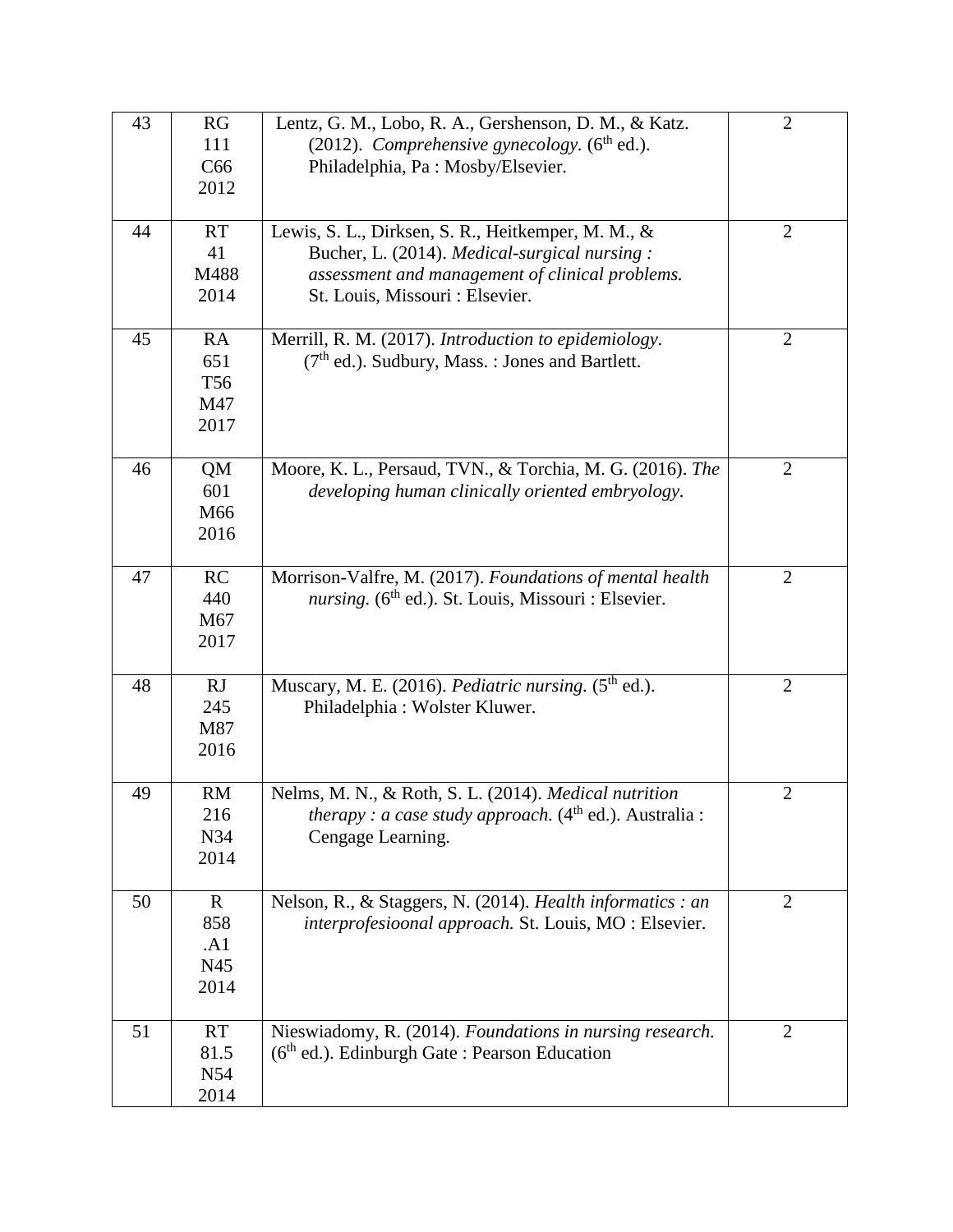| 52 | RM<br>301.28<br>O47                         | Olson, J. M. (2015). Clinical pharmacology made<br><i>ridiculously simple.</i> (4 <sup>th</sup> ed.). Miami, FL : MedMaster.                                                   | $\overline{2}$ |
|----|---------------------------------------------|--------------------------------------------------------------------------------------------------------------------------------------------------------------------------------|----------------|
|    | 2015                                        |                                                                                                                                                                                |                |
| 53 | RJ<br>245<br>P35<br>2016                    | Pal, P. (2016). Textbook of pediatric nursing. New Delhi:<br>Paras Medical.                                                                                                    | $\overline{2}$ |
| 54 | QP<br>82.2<br>S8H357<br>2012                | Rice, V. H. (Ed.). (2012). Handbook of stress coping, and<br>health : implications for nursing research, theory<br>and practice. (2 <sup>nd</sup> ed.) Los Angeles, CA : SAGE. | $\overline{2}$ |
| 55 | RJ<br>245<br>P43r<br>2017                   | Richardson, B. (Ed.). Pediatric primary care: practice<br><i>guidelines for nurses.</i> $(3rd$ ed.). Indianapolis, Indiana<br>: Jones & Bartlett Learning.                     | $\overline{2}$ |
| 56 | IM<br>Ref<br>RJ<br>58<br><b>R53</b><br>2014 | Richardson, B. (2014). Pediatric success : a Q&A review<br>applying critical thinking to test taking. $(2^{nd}$ ed.).<br>Philadelphia: F. A. Davis                             | $\mathbf{1}$   |
| 57 | RM<br>216<br>R <sub>65</sub><br>2015        | Rolfes, S. R., Pinna, K. & Whitney, E. (2015).<br>Understanding normal and clinical nutrition. $(11th)$<br>ed). Australia : Cengage Learning.                                  | $\overline{2}$ |
| 58 | RM<br>216<br><b>R65</b><br>2018             | Rolfes, S. R., Pinna, K. & Whitney, E. (2018).<br>Understanding normal and clinical nutrition. (10 <sup>th</sup><br>ed). Australia : Cengage Learning.                         | $\overline{2}$ |
| 59 | <b>HV</b><br>1461<br>L66<br>2016            | Rowles, G. D., & Teaster, P. B. (Eds.). (2016). Long-term<br>care in an aging society: theory and practice. New<br>York : NY : Springer.                                       | $\overline{2}$ |
| 60 | QM<br>601<br>S <sub>23</sub><br>2015        | Sadler, T. W (2015). Langman's medical embryology.<br>$(13th$ ed.). Philadelphia : Wolters Kluwer.                                                                             | $\overline{2}$ |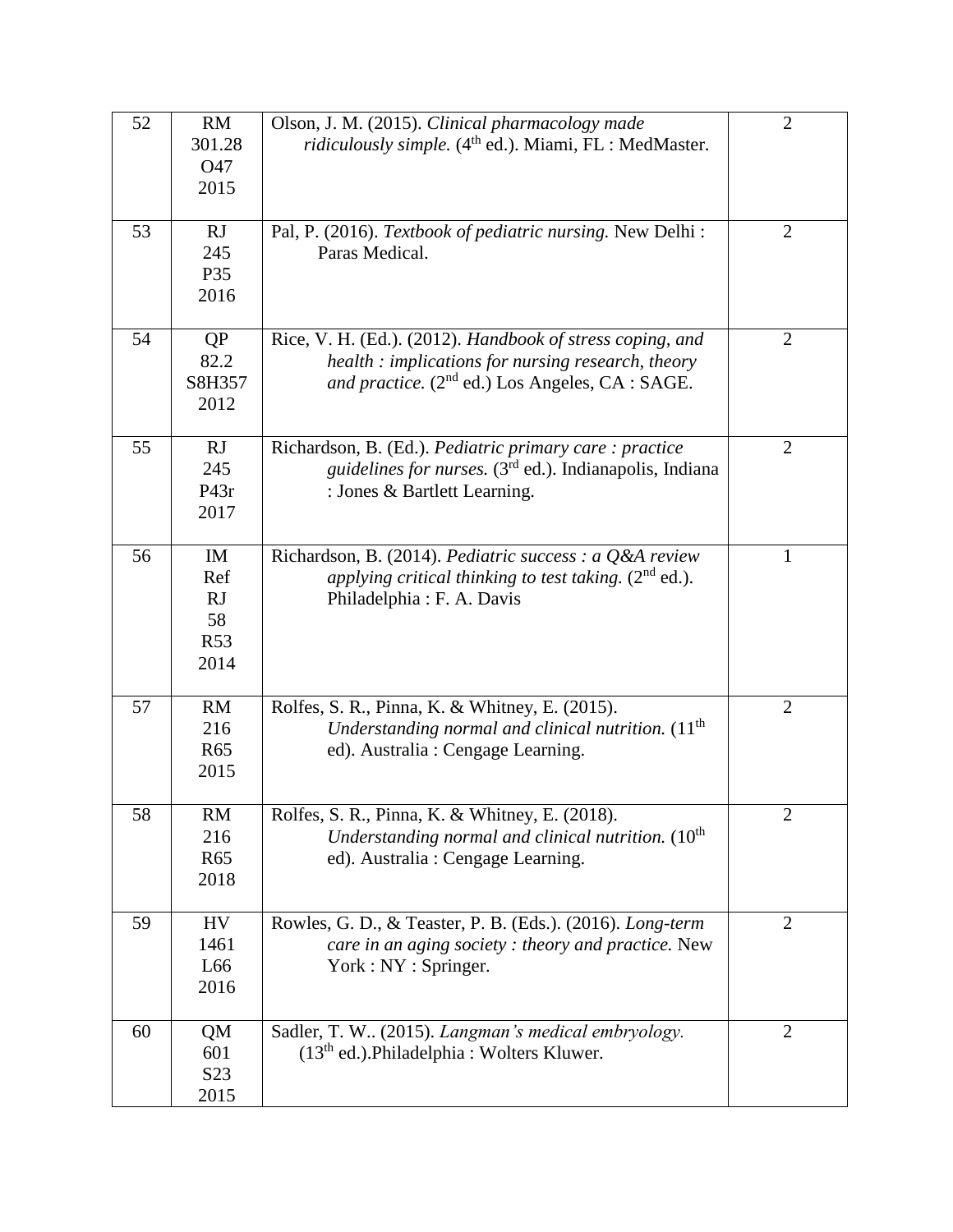| 61 | <b>RJ</b><br>50<br>S <sub>29</sub><br>2012 | Sawyer, S. S. (2012). Pediatric physical examination &<br>health assessment. Sudbury, MA : Jones & Bartlett<br>Learning.                                                                    | $\overline{2}$ |
|----|--------------------------------------------|---------------------------------------------------------------------------------------------------------------------------------------------------------------------------------------------|----------------|
| 62 | <b>QM</b><br>601<br>S36<br>2008            | Schoenwolf, G. C. (2008). Atlas of descriptive embryology.<br>$(7th$ ed.). San Francisco : Pearson.                                                                                         | $\overline{2}$ |
| 63 | <b>RJ</b><br>245<br>S36<br>2015            | Scholtz, S. P., Martin, V. A., & Cornelius, F. H. (2015).<br>Pediatric nursing test success : an unfolding case<br>study review. New York, NY : Springer.                                   | $\overline{2}$ |
| 64 | <b>RJ</b><br>131<br>S53<br>2014            | Sharma, A., & Cockerill, H. (2014). Mary Sheridan's from<br>birth to five years : children's developmental progress.<br>London : Routledge Taylor & Francis.                                | $\overline{2}$ |
| 65 | <b>RT</b><br>84.5<br>S58<br>2017           | Sitzman, K., & Eichelberger, L. W. (2017). Understanding<br>the work of nurse theorists : a creative beginning.<br>$(3rd$ ed.). MA : Jones & Bartlett Learning.                             | $\overline{2}$ |
| 66 | RM<br>301.12<br>S <sub>55</sub><br>2018    | Skidmore-Roth, L. (2018). Mosby's 2018 nursing drug<br>reference. (31 <sup>st</sup> ed.). St. Louis, Missouri :<br>Elsevier/Mosby.                                                          | $\overline{2}$ |
| 67 | RG<br>951<br>T43<br>2017                   | Tharpe, N. L., Farley, C. L., & Jordan, R. G. (2017).<br>Clinical practice guidelines for midwifery & women's<br><i>health.</i> ( $5th$ ed.). Burlington, MA : Jones & Bartlett<br>Learning | $\overline{2}$ |
| 68 | RJ<br>245<br>T48<br>2013                   | Thurston, C. (2013). Essentials nursing care for children<br>and young people. London : Routledge.                                                                                          | $\overline{2}$ |
| 69 | <b>RT</b><br>55<br>T77<br>2016             | Trivium Test Prep. (2016). CCRN review book 2016-2017 :<br>CCRN study guide and practice questions for the<br>critical care nursing exam. [Lexington, KY]: Trivium<br>Test Prep.            | 3              |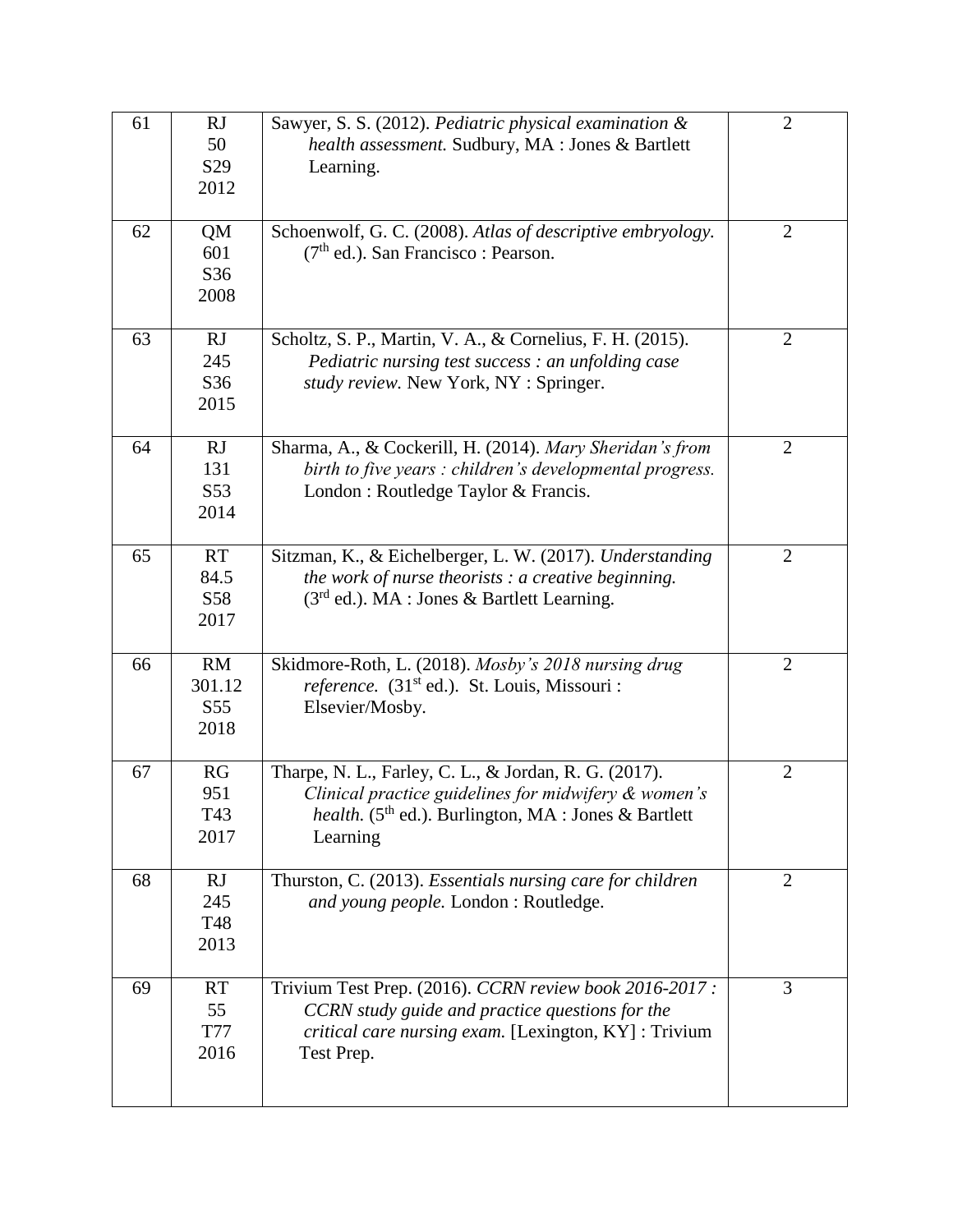| 70 | <b>RC</b><br>954<br>T68<br>2018     | Touhy, T. A., & Jett, K. (2018). Ebersole and Hess'<br>gerontological nursing & healthy aging. $(5th$ ed.). St.<br>Louis, Mo.: Elsevier.                                                                                                                            | $\mathfrak{2}$ |
|----|-------------------------------------|---------------------------------------------------------------------------------------------------------------------------------------------------------------------------------------------------------------------------------------------------------------------|----------------|
| 71 | RC<br>440<br>T689<br>2017           | Townsend, M. C. (2017). Essentials of psychiatric mental<br>health nursing: concepts of care in evidence-based<br>practice. (7 <sup>th</sup> ed.). Philadelphia : F. A. Davis.                                                                                      | $\overline{2}$ |
| 72 | <b>RM</b><br>300<br>T87<br>2016     | Turley, S. M. (2016). Understanding pharmacology for<br><i>health professionals.</i> (5 <sup>th</sup> ed.). Boston : Pearson.                                                                                                                                       | $\overline{2}$ |
| 73 | RC<br>440<br>A38<br>2017            | Tusaie, K., & Ftizpatrick, J. J. (Eds.). (2017). Advanced<br>practice psychiatric nursing : integrating<br>psychotherapy, psychopharmacology, and<br>complementary and alternative approaches across the<br><i>lifespan.</i> ( $2nd$ ed.). New York, NY : Springer. | $\overline{2}$ |
| 74 | RC<br>440<br>V373<br>2017           | Varcarolis, E. M. (2017). Essentials of psychiatric mental<br>health nursing $: a$ communication approach to<br>evidence-based care. (3 <sup>rd</sup> ed.). St. Louis, Mo. :<br>Elsevier/Saunders                                                                   | $\overline{2}$ |
| 75 | PE<br>1128<br>W35<br>2017           | Walsh, C., & Warwick, L. (2017). Expert IELTS 6<br>coursebook. Harlow, Essex: Pearson Education.                                                                                                                                                                    | $\overline{2}$ |
| 76 | <b>RJ</b><br>245<br>W47<br>2015     | Wilson, D., Hockenberry, M. J., & McCampbell, L. S.<br>(2015). Study guide for Wong's nursing care of infants<br>and children. $(10^{th}$ ed.). St. Louis, Mo.:<br>Mosby/Elsevier.                                                                                  | $\overline{2}$ |
| 77 | RT<br>41<br>W <sub>55</sub><br>2016 | Winkelman, C., & Ignatavicius, D. D. (2016). Clinical<br>companion, Ignatavicius Workman, Medical-surgical<br>nursing : patient-centered collaborative care. $(8th$ ed.).<br>St. Louis, Missouri : Elsevier.                                                        | $\overline{2}$ |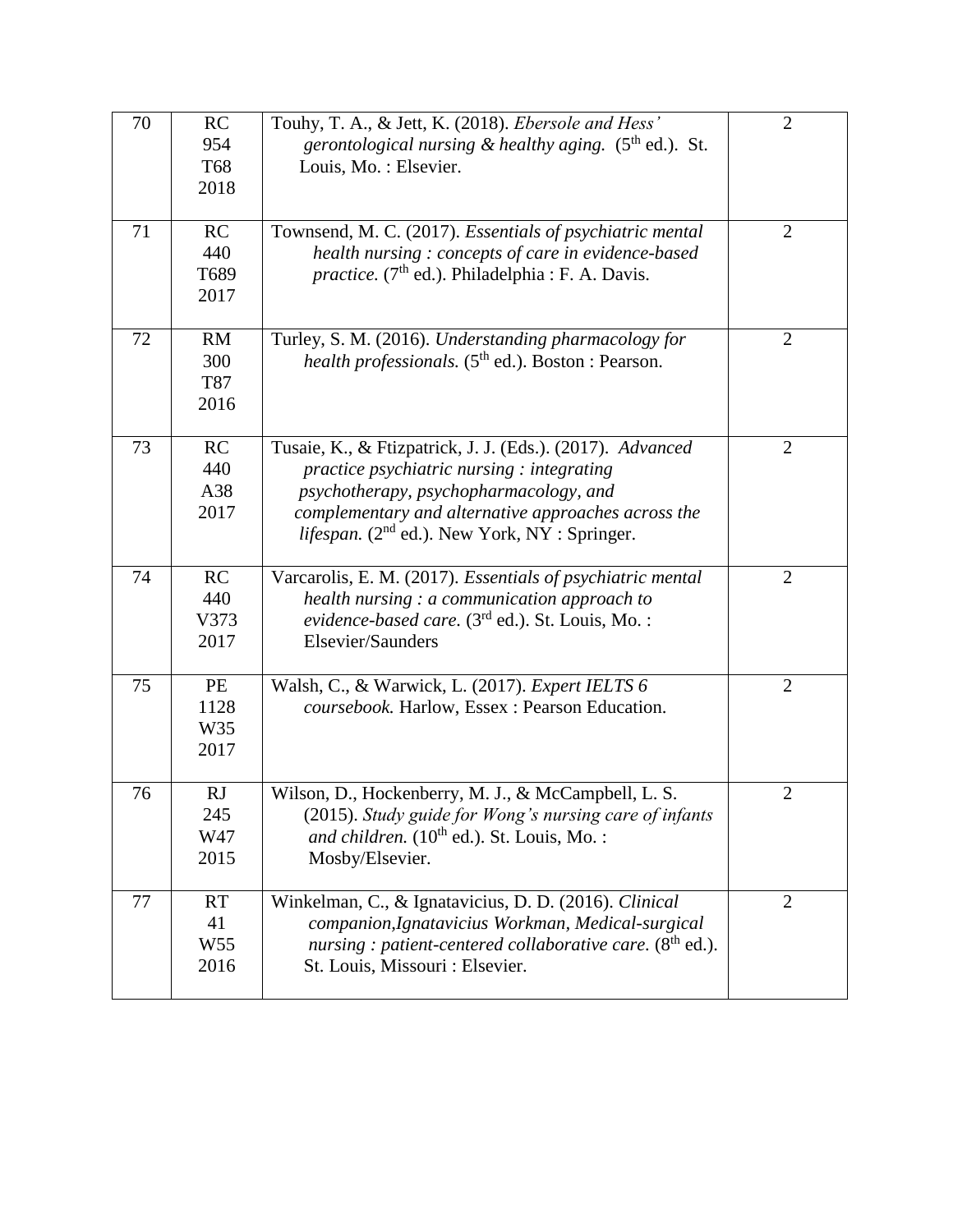| Call            | <b>Additional Copies of Existing Titles</b>                          | <b>Number</b> |
|-----------------|----------------------------------------------------------------------|---------------|
| <b>Number</b>   | <b>Bibliographic Descriptions</b>                                    | <b>of</b>     |
|                 |                                                                      | <b>Copies</b> |
| RC              | Williams, P. (2016). Basic geriatric nursing. (6 <sup>th</sup> ed.). |               |
| 954             | St. Louis, Mo.: Elsevier.                                            |               |
| W <sub>55</sub> |                                                                      |               |
| 2016            |                                                                      |               |

|                | Call                                                       | <b>Donated Books</b>                                                                                                                                    | <b>Number</b> |
|----------------|------------------------------------------------------------|---------------------------------------------------------------------------------------------------------------------------------------------------------|---------------|
|                | <b>Number</b>                                              | <b>Bibliographic Descriptions</b>                                                                                                                       | <b>of</b>     |
|                |                                                            |                                                                                                                                                         | <b>Copies</b> |
| $\mathbf{1}$   | <b>BC</b><br>$\mathbf{P}$<br>37<br>Al <sub>4</sub><br>2013 | AlHasan, A. M., & Khojah, A. A. (2013). Curiosity.<br>Jeddah : King Fahad International Library                                                         | 1             |
| $\overline{2}$ | <b>BC</b><br>G<br>149<br>Gh <sub>5</sub><br>1979           | AlSamman, G. (1979. The unfinished works. Lebanon:<br>Dar Al Kotab.                                                                                     | $\mathbf{1}$  |
| $\overline{3}$ | <b>BC</b><br>HF<br>5549<br>A77<br>1992                     | Armstrong, M. (1992). Human resource management :<br>strategy & action. London : Kogan Page                                                             | $\mathbf{1}$  |
| $\overline{4}$ | $\mathbf{R}$<br>121<br><b>B76</b><br>2008                  | Brooker, C. (Ed.). (2008). Churchill Livingstone medical<br>dictionary. (16 <sup>th</sup> ed.). Edinburgh : Churchill<br>Livingstone/Elsevier           | 5             |
| 5              | Res<br>RT<br>81.5<br>.B86<br>1997                          | Burns, N., & Grove, S. K. (1997). The practice of nursing<br>research : conduct, critique, & utilization. $(3rd$ ed.).<br>Philadelphia: W. B. Saunders. | $\mathbf{1}$  |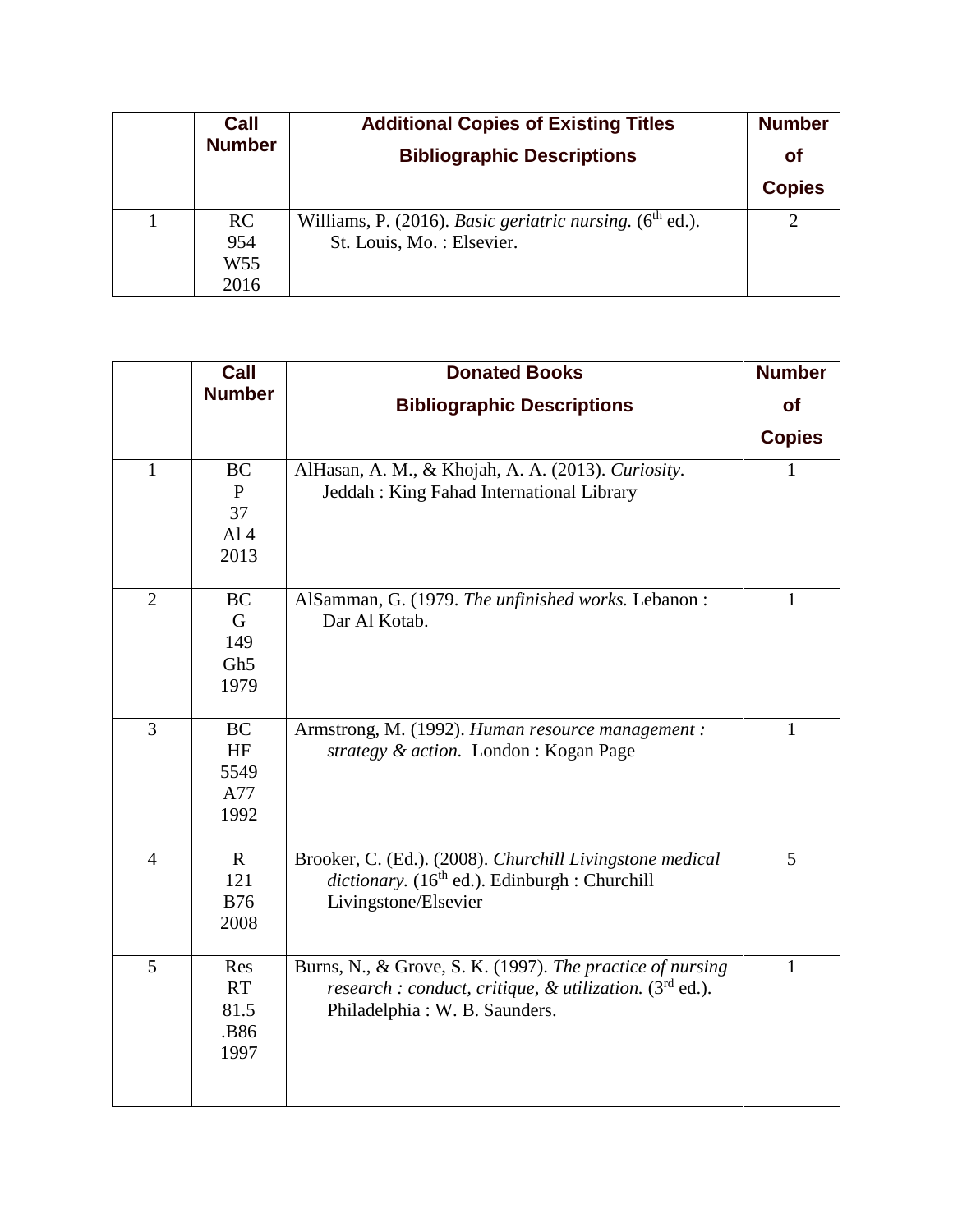| 6              | <b>BC</b><br>HD<br>69<br>C66<br>1998                         | Cook, M. (1998). Adams time management : proven<br>techniques for making the most of your valuable time.<br>Avon, Massachusetts: Adams Media                                                 | 1 |
|----------------|--------------------------------------------------------------|----------------------------------------------------------------------------------------------------------------------------------------------------------------------------------------------|---|
| $\overline{7}$ | Ref<br>PE<br>1628<br><b>K38</b><br>1990                      | Kauffman, L. (Ed.). (1990). Webster's dictionary.<br>[U.S.] : Nickel Press.                                                                                                                  | 1 |
| 8              | IM<br>RC<br>440<br>I56<br>1997                               | Haber, J., Miller, B. K., McMahon, A. L., & Hoskins, P.<br>P. (1997). Instructor's resource manual and test<br>bank to accompany comprehensive psychiatric<br>nursing. St. Louis, MO: Mosby. | 1 |
| 9              | <b>ARA</b><br>$\mathbb{R}$<br>121<br>H <sub>58</sub><br>1989 | Hitti, Y.K. (1989). Hitti's new medical dictionary:<br>English-Arabic, with and extensive Arabic-English<br>glossary. Beirut : Librairie du Liban.                                           | 5 |
| 10             | <b>BC</b><br>PA<br>3051<br>H <sub>6i</sub><br>2014           | Homeros. (2014). Ilyada. Cairo, Egypt : Dar Altanweer.                                                                                                                                       | 1 |
| 11             | <b>BC</b><br>PA<br>3051<br>H <sub>60</sub><br>2013           | Homeros. (2013). Odysseia. Cairo: Dar Altanweer                                                                                                                                              | 1 |
| 12             | Ref<br>PN<br>43<br>K57<br>2002                               | Kirkpatrick, B. (2002). Book of common phrases.<br>Scotland: Geddes & Grosset.                                                                                                               | 1 |
| 13             | Res<br>PE<br>1128<br>K48r                                    | Kirn, E. (2015). Interactions 1 : reading.<br>(Middle East ed.). England : McGrawhill                                                                                                        | 1 |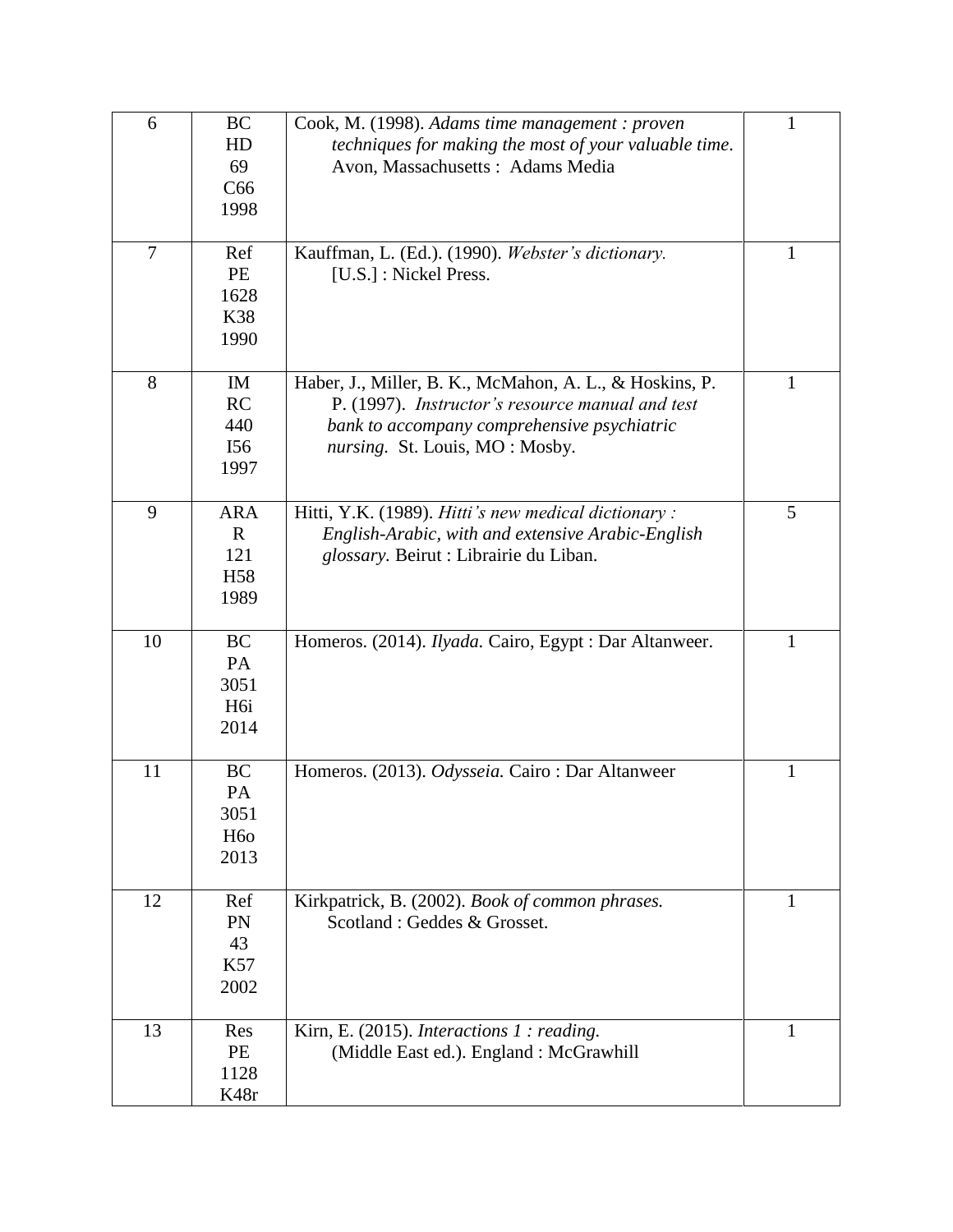|    | 2015                                               |                                                                                                                                                       |                |
|----|----------------------------------------------------|-------------------------------------------------------------------------------------------------------------------------------------------------------|----------------|
| 14 | <b>BC</b><br>P <sub>J</sub><br>7858<br>Lw3<br>2009 | Laredj, W. (2009). Al Quds ghosts. Lebanon : Dar<br>AlAdaab                                                                                           | $\mathbf{1}$   |
| 15 | <b>ARA</b><br>$\mathbf{R}$<br>121<br>M39<br>2010   | Mazyad, S. S. (2010). The Modern medical dictionary:<br><i>English-Arabic</i> ( $2nd$ ed.). University of Durham :<br>Suleiman S. Mazyad.             | 5              |
| 16 | Ref<br>PE<br>1591<br><b>R64</b><br>1981            | Mawson, S. C. O. (Ed.). (1981). Roget's university<br>thesaurus. New York, NY : Barnes & Noble.                                                       | 1              |
| 17 | Res<br>PE<br>1408<br>O72<br>2014                   | Oshima, A. (2014). Longman academic writing series 3 :<br><i>paragraphs to essays.</i> (4 <sup>th</sup> ed.). Bank st, White<br>Plains, NY : Pearson. | $\mathbf{1}$   |
| 18 | Res<br>PE<br>1128<br><b>R76</b><br>2012            | Ruetten, M. K. (2012). Developing composition skills :<br><i>academic writing and grammar.</i> $(3rd$ ed.). Australia :<br>Heinle/Cengage Learning.   | $\mathbf{1}$   |
| 19 | Res<br>PE<br>1128<br>T325<br>2012                  | Tanka, J., & Most, P. (2012). Interactions 1: listening/<br>speaking. (Diamond ed.). New York: McGraw-Hill                                            | 1              |
| 20 | RC<br>440<br>V <sub>53</sub><br>2001               | Videbeck, S. L. (2001). Psychiatric mental health nursing.<br>Philadelphia, PA : Lippincott.                                                          | $\overline{2}$ |
| 21 | Res<br>RC<br>440                                   | Wilson, H. S., & Kneisl, C. R. (1996). Psychiatric<br>nursing. (5 <sup>th</sup> ed.). Menlo Park, California : Addison-<br>Wesley.                    | $\mathbf{1}$   |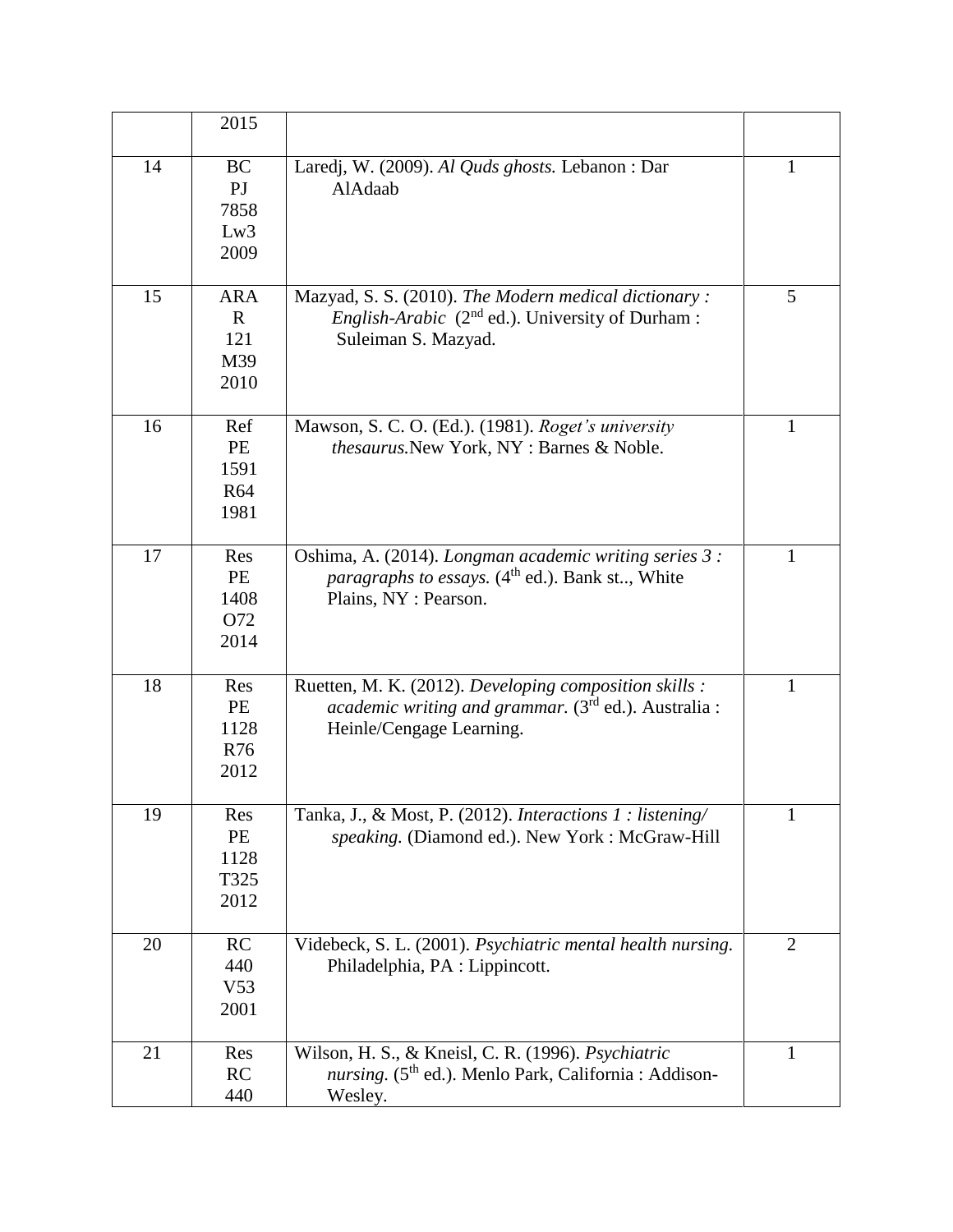|    | W55<br>1996               |                                                                                                                                             |  |
|----|---------------------------|---------------------------------------------------------------------------------------------------------------------------------------------|--|
| 22 | QD<br>31.3<br>W45<br>2010 | Whitten, K. W., Davis, R. E., Peck, M. L. & Stanley, G.G.<br>(2010). Chemistry. ( $9^{th}$ ed.). Australia: Brooks/Cole<br>Cengage Learning |  |

## *For Master of Science in Nurse Midwifery Academic Year 2017-2018*

|                | Call                                               | <b>Textbooks and other References</b>                                                                                                                                                                           | <b>Number</b>  |
|----------------|----------------------------------------------------|-----------------------------------------------------------------------------------------------------------------------------------------------------------------------------------------------------------------|----------------|
|                | <b>Number</b>                                      | <b>Bibliographic Descriptions</b>                                                                                                                                                                               | οf             |
|                |                                                    |                                                                                                                                                                                                                 | <b>Copies</b>  |
| $\mathbf{1}$   | <b>MSNM</b><br>RB<br>127<br><b>B</b> 33<br>2013    | Bailey, A., & Bernstein, C. (Eds.). (2013). Pain in women<br>: a clinical guide. New York : Springer                                                                                                            | 3              |
| $\overline{2}$ | <b>MSNM</b><br><b>RT</b><br>71<br>T336<br>2016     | Billings, D. M., & Halstead, J. A. (2016). Teaching in<br>nursing : a guide for faculty. $(5th$ ed.). St. Louis, MO :<br>Elsevier/Saunders.                                                                     | $\overline{2}$ |
| 3              | <b>MSNM</b><br>LB<br>2806.15<br><b>B66</b><br>2017 | Bowen, J. A. (2017). Teaching naked techniques : a<br>practical guide to designing better classes. New<br>Jersey : Jossey-Bass.                                                                                 | $\overline{2}$ |
| $\overline{4}$ | <b>MSNM</b><br><b>RT</b><br>71<br>F84<br>2017      | Bradshaw, M. J., & Hultquist, B. L. (Eds.).(2017).<br>Innovative teaching strategies in nursing and related<br><i>health professions.</i> (7 <sup>th</sup> ed.). Burlington, MA : Jones &<br>Bartlett Learning. | $\overline{2}$ |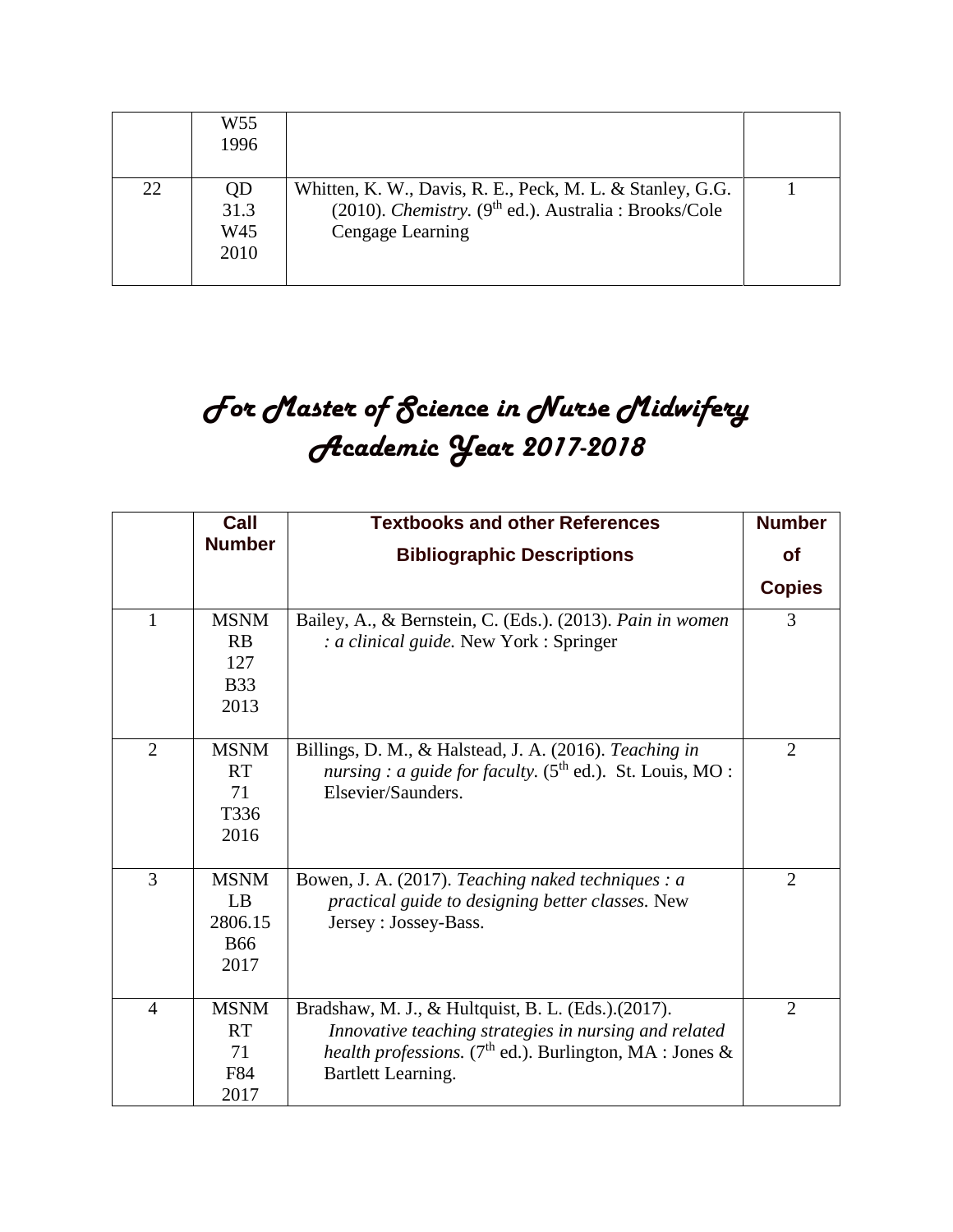| 5              | <b>MSNM</b>     | Cannon, S., & Boswell, C. (2016). Evidence-based                       | $\overline{2}$ |
|----------------|-----------------|------------------------------------------------------------------------|----------------|
|                | <b>RT</b>       | teaching in nursing : a foundation for educators.                      |                |
|                | 73              | $(2nd$ ed.). Burlington, MA : Jones & Bartlett Learning.               |                |
|                | C63             |                                                                        |                |
|                | 2016            |                                                                        |                |
| 6              | <b>MSNM</b>     | Dutta, D. C. (2016). DC Dutta's textbook of obstetrics.                | $\mathbf{1}$   |
|                | RG              | $(8th$ ed.). New Delhi : Jaypee Brothers Medical.                      |                |
|                | 524             |                                                                        |                |
|                | D88             |                                                                        |                |
|                | 2016            |                                                                        |                |
| $\overline{7}$ | <b>MSNM</b>     | Lauwers. J., & Swisher, A. (2016). Counseling the                      | $\overline{2}$ |
|                | RJ              | nursing mother : a lactation consultant's guide.                       |                |
|                | 216             | Burlington, MA : Jones & Bartlett Learning.                            |                |
|                | L38             |                                                                        |                |
|                | 2016            |                                                                        |                |
| 8              | <b>MSNM</b>     | Melnyk, B. M., & Overholt, E. F. (2015). Evidence-based                | 3              |
|                | <b>RT</b>       | practice in nursing $&$ healthcare : a guide to best                   |                |
|                | 42              | practice. Philadelphia: Wolters Kluwer                                 |                |
|                | M45             |                                                                        |                |
|                | 2015            |                                                                        |                |
|                |                 |                                                                        |                |
| 9              | <b>MSNM</b>     | Motacki, K., & Burke, K. (2015). Nursing delegation and                | 5              |
|                | <b>RT</b>       | management of patient care. MO: Mosby/Elsevier                         |                |
|                | 89              |                                                                        |                |
|                | M68             |                                                                        |                |
|                | 2011            |                                                                        |                |
| 10             | <b>MSNM</b>     | Oermann, M. H., & Gaberson, K. B. (2017). Evaluation                   | $\overline{2}$ |
|                | <b>RT</b>       | and testing in nursing education. New York, NY :                       |                |
|                | 73.7            | Springer.                                                              |                |
|                | O37             |                                                                        |                |
|                | 2017            |                                                                        |                |
| 11             | <b>MSNM</b>     | Perry, S., Cashion, K., Lowdermilk, D. L., & Alden, K. R.              | $\overline{2}$ |
|                | RG              | (2012). Clinical companion for maternity & newborn                     |                |
|                | 951             | nursing. Edinburgh : Mosby.                                            |                |
|                | C <sub>55</sub> |                                                                        |                |
|                | 2012            |                                                                        |                |
| 12             | <b>MSNM</b>     | Schaefer, C., Peters, P., & Miller, R. K. (Eds.). (2015).              | 2              |
|                | RG              | Drugs during pregnancy and lactation: treatment                        |                |
|                | 627             | <i>options and risk assessment.</i> (3 <sup>rd</sup> ed.). Amsterdam : |                |
|                | D79             | Elsevier.                                                              |                |